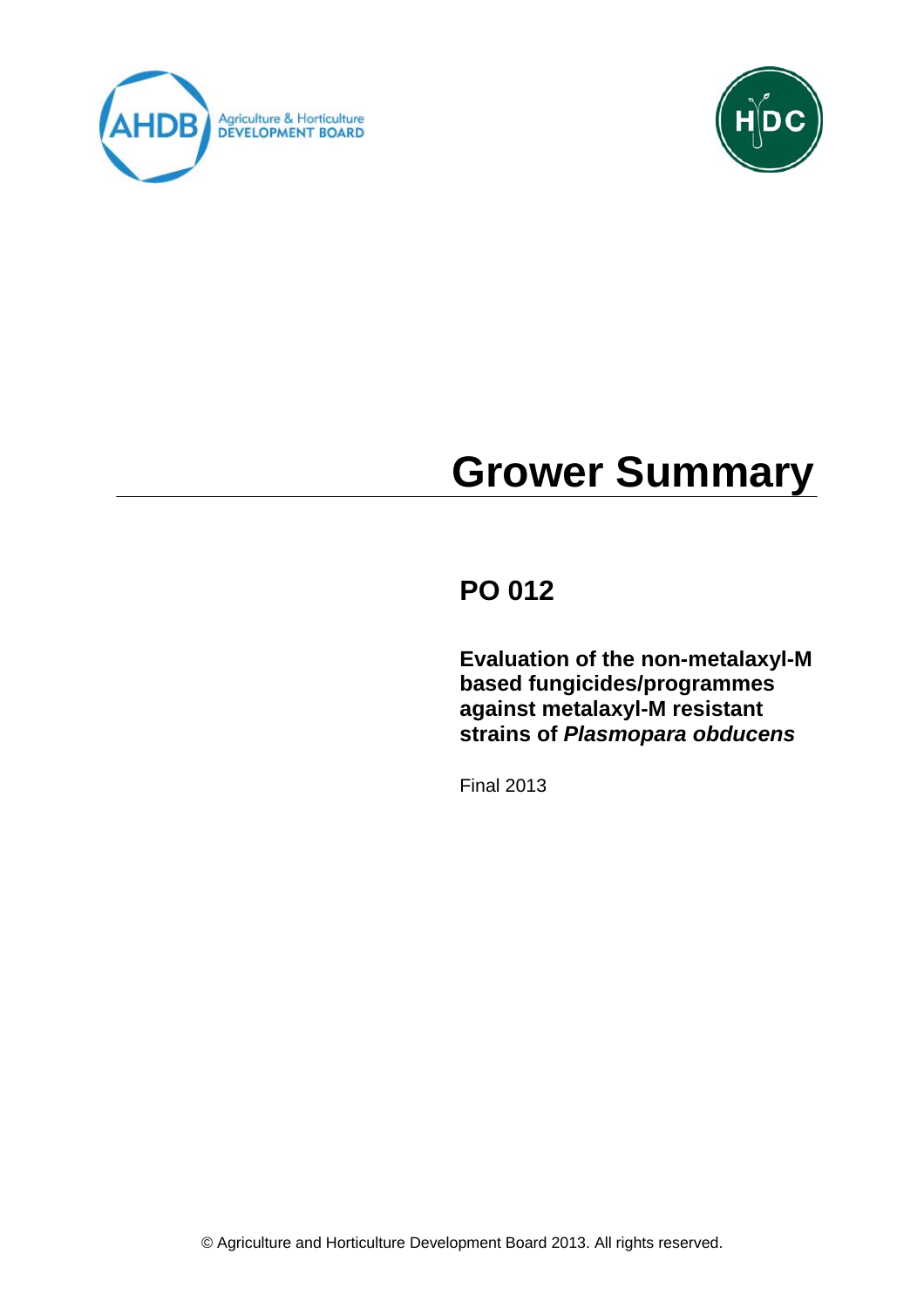# **Disclaimer**

*AHDB, operating through its HDC division seeks to ensure that the information contained within this document is accurate at the time of printing. No warranty is given in respect thereof and, to the maximum extent permitted by law the Agriculture and Horticulture Development Board accepts no liability for loss, damage or injury howsoever caused (including that caused by negligence) or suffered directly or indirectly in relation to information and opinions contained in or omitted from this document.* 

*No part of this publication may be reproduced in any material form (including by photocopy or storage in any medium by electronic means) or any copy or adaptation stored, published or distributed (by physical, electronic or other means) without the prior permission in writing of the Agriculture and Horticulture Development Board, other than by reproduction in an unmodified form for the sole purpose of use as an information resource when the Agriculture and Horticulture Development Board or HDC is clearly acknowledged as the source, or in accordance with the provisions of the Copyright, Designs and Patents Act 1988. All rights reserved.* 

*AHDB (logo) is a registered trademark of the Agriculture and Horticulture Development Board. HDC is a registered trademark of the Agriculture and Horticulture Development Board, for use by its HDC division. All other trademarks, logos and brand names contained in this publication are the trademarks of their respective holders. No rights are granted without the prior written permission of the relevant owners.* 

The results and conclusions in this report may be based on an investigation conducted over one year. Therefore, care must be taken with the interpretation of the results.

# **Use of pesticides**

Only officially approved pesticides may be used in the UK. Approvals are normally granted only in relation to individual products and for specified uses. It is an offence to use nonapproved products or to use approved products in a manner that does not comply with the statutory conditions of use, except where the crop or situation is the subject of an off-label extension of use.

Before using all pesticides check the approval status and conditions of use.

Read the label before use: use pesticides safely.

HDC is a division of the Agriculture and Horticulture Development Board.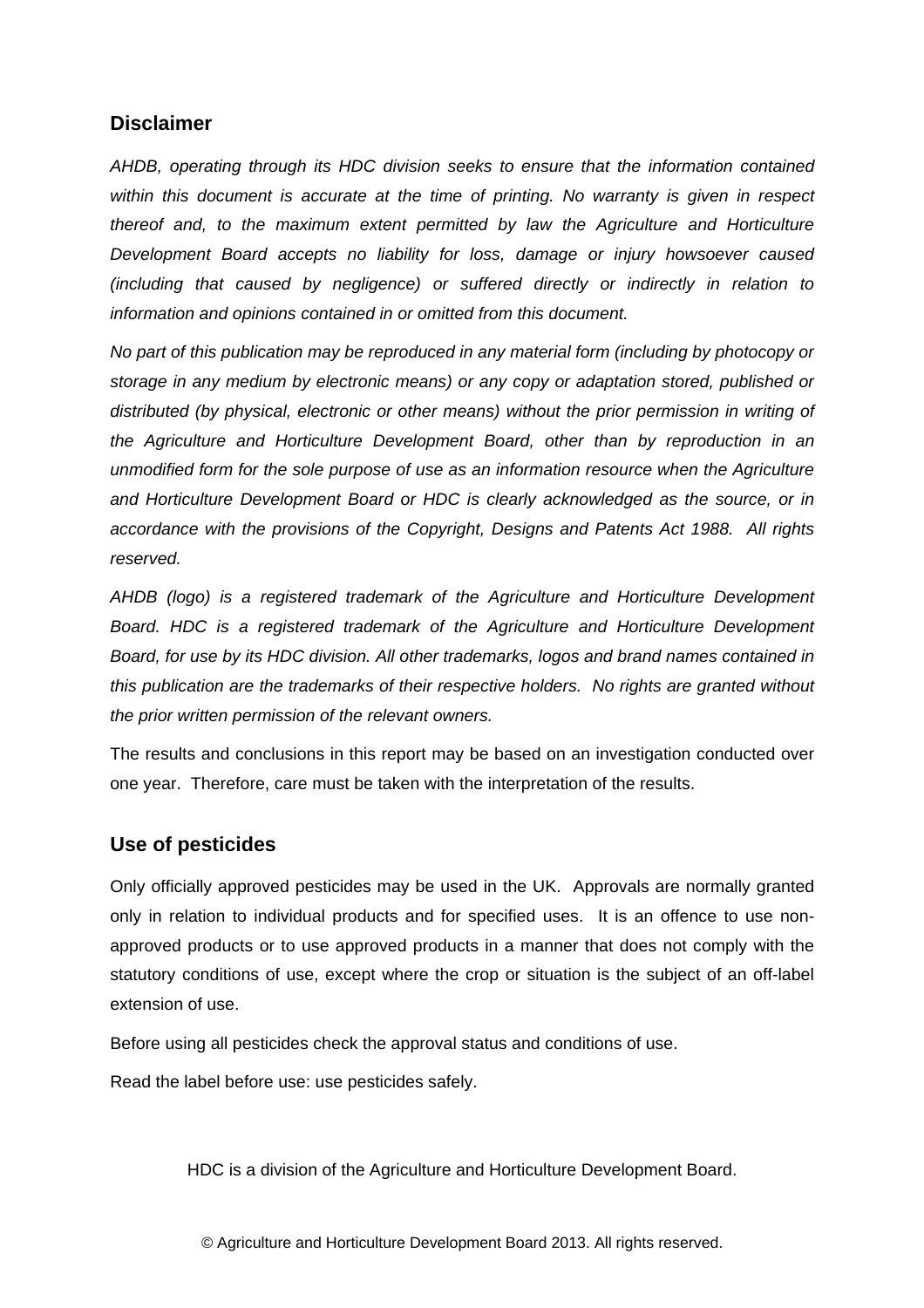| <b>Project Number:</b>          | PO 012                                                                                                                           |
|---------------------------------|----------------------------------------------------------------------------------------------------------------------------------|
| <b>Project Title:</b>           | Evaluation of the non-metalaxyl-M based<br>fungicides/programmes against metalaxyl-M resistant strains of<br>Plasmopara obducens |
| <b>Project Leader:</b>          | Dr Philip Jennings                                                                                                               |
| Contractor/(s):                 | The Food and Environment Research Agency, Sand Hutton,<br>York, YO41 1LZ                                                         |
| <b>Industry Representative:</b> | Mr Mike Smith<br>W D Smith and Son, Grange Nurseries                                                                             |
|                                 | Mr Russell Woodcock<br>Bordon Hill Nurseries Ltd.                                                                                |
| <b>Report:</b>                  | Final report, September 2013                                                                                                     |
| <b>Publication Date:</b>        | 14 <sup>th</sup> March 2014                                                                                                      |
| Previous report/(s):            | None                                                                                                                             |
| <b>Start Date:</b>              | 1 July 2012                                                                                                                      |
| <b>End Date:</b>                | 30 September 2013                                                                                                                |
| <b>HDC Cost (Total cost):</b>   | £19,808.00                                                                                                                       |

# **Further information**

If you would like a copy of the full report, please email the HDC office (hdc@hdc.ahdb.org.uk), alternatively contact the HDC at the address below.

HDC, AHDB Stoneleigh Park Kenilworth Warwickshire CV8 2TL

Tel – 0247 669 2051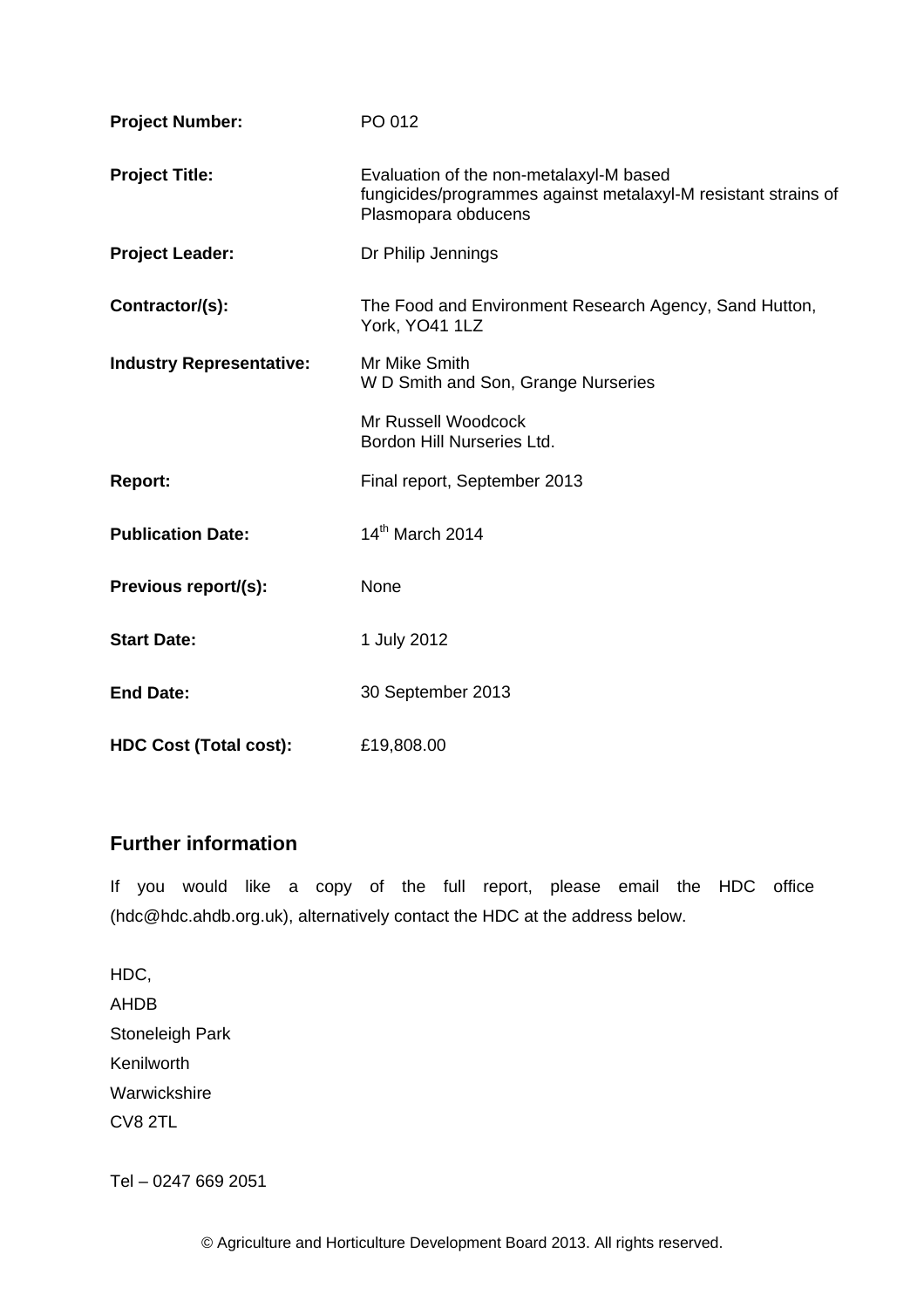# **Headline**

Fungicides programmes are available which confer good, although not complete control of the metalaxyl-M resistant strain of *Plasmopara obducens*.

# **Background**

Downy mildew of impatiens caused by *Plasmopara obducens* was first reported in the UK in June 2003 and caused considerable economic damage to commercial crops and municipal plantings, especially, though not exclusively, in the South of England. Initially emergency statutory action was taken by the Plant Health and Seeds Inspectorate (PHSI) and the downy mildew pathogen on impatiens was declared notifiable. This was revoked in 2005 on the proviso that the industry took on responsibility for management of the disease through implementation of an industry code of practice (Good Horticultural Practice (GHP). Between 2004 and 2006, the disease was not reported in commercial crops but reappeared at low to moderate levels in 2007. In the following year (2008) the disease was once again quite widespread and damaging, especially in municipal and other outdoor plantings. In 2011, early and widespread outbreaks were reported in vegetative cutting raised material and due to a lack of fungicidal control (related to the introduction of a metalaxyl-M resistant strain) the infection soon spread to seed raised crops with devastating impacts on UK production.

Work in the HDC funded projects (PC 230, PC 230a and PC 230b) has contributed to a greater understanding of the disease and has provided guidance to help minimise outbreaks (e.g. HDC briefing notes issued in 2011 and updated in 2012). It was clear from this work that spray programmes which included metalaxyl-M were the most effective against the disease. With the discovery of resistance to this active ingredient late in 2011, production of susceptible *Impatiens walleriana* in the UK fell dramatically and this, to some extent, has taken the pressure off. However, where growers have continued to offer this bedding plant species, growers and their advisers now have to make educated guesses on suitable spray programmes. The work aims to provide fungicide efficacy data against the metalaxyl-M resistant strain to assist growers in making informed decisions on suitable fungicide programmes, helping to minimise spread where infections arise.

#### **Summary**

#### *Fungicide efficacy*

Initially thirteen fungicides were examined in laboratory-scale efficacy tests. These were applied as protectant treatments as both spray and soil applications. Efficacy tests were carried out on six week old impatiens ('DeZire White'), using a metalaxyl-M resistant isolate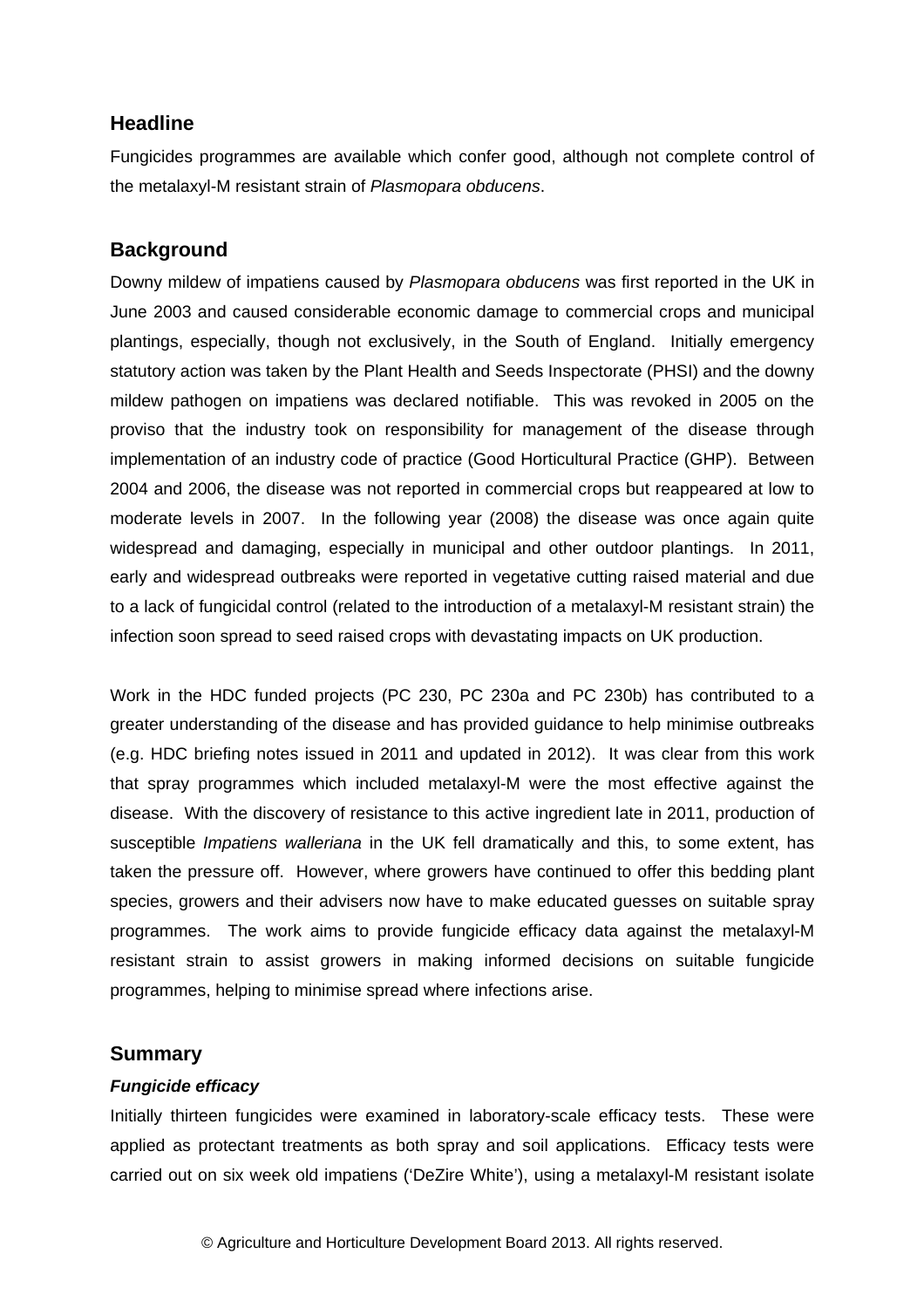of *P. obducens*. The results indicated that a number of products, with differing modes of action, gave effective control of the metalaxyl-M resistant strain of *P. obducens* particularly when applied as a spray treatment. These included Fenomenal (fosetyl aluminium + fenamidone), Revus (mandipropamid), Paraat (dimethomorph) and a coded product HDC F33. The number of fungicides showing control of the metalaxyl-M resistant strain was encouraging, as this meant that spray programmes could be identified which did not rely on a single mode of action or active ingredient.

The initial laboratory scale tests were followed up with a semi-commercial scale trial using impatiens 'DeZire White' grown in six-packs inoculated with the metalaxyl-M resistant strain of *P. obducens*. Twelve treatment programmes were examined which included a 'standard programme' (Proplant (propamocarb-HCL), Fubol Gold (mancozeb and metalaxyl-M) and Previcur Energy (fosetyl aluminium + propamocarb HCL), seven individual products applied as either a two or four foliar spray programme, a soil incorporation treatment and three experimental treatments applied as either two, three or four spray programmes. All plants were inoculated with a metalaxyl-M resistant strain of *P. obducens* after at least one treatment of a programme had been applied. Three disease assessments were carried out two, four and six weeks after inoculation. Most programmes trialled gave a significant reduction in downy mildew symptoms by the first assessment. By the final assessment the standard programme (which included metalaxyl-M as the second application) and the two treatment single product programmes, other than where Paraat or Revus had been applied, failed to control the disease. Where a four treatment single product programme was used it always provided better disease control than an equivalent two treatment programme. Overall, the programmes which gave the greatest reduction in disease were the four treatment Revus programme and experimental programme 2 which had Fenomenal, Paraat and Revus in the programme. Even the best performing programmes succumbed to the disease with almost all plants showing signs of disease, however, plants had been inoculated with a high spore concentration and severe disease pressure was maintained throughout the experiment, which meant that programmes were tested under inoculum loads which would not necessarily occur commercially.

From the trials carried out here programmes containing Paraat and Revus, both of which are already approved for use on protected ornamentals, offer the greatest potential for controlling the metalaxyl-M resistant strain of *P. obducens*. Programmes including Fenomenal and HDC F33 in addition to Paraat and Revus also showed potential; though HDC F33 cannot be used commercially until such time products based on this experimental active can be approved.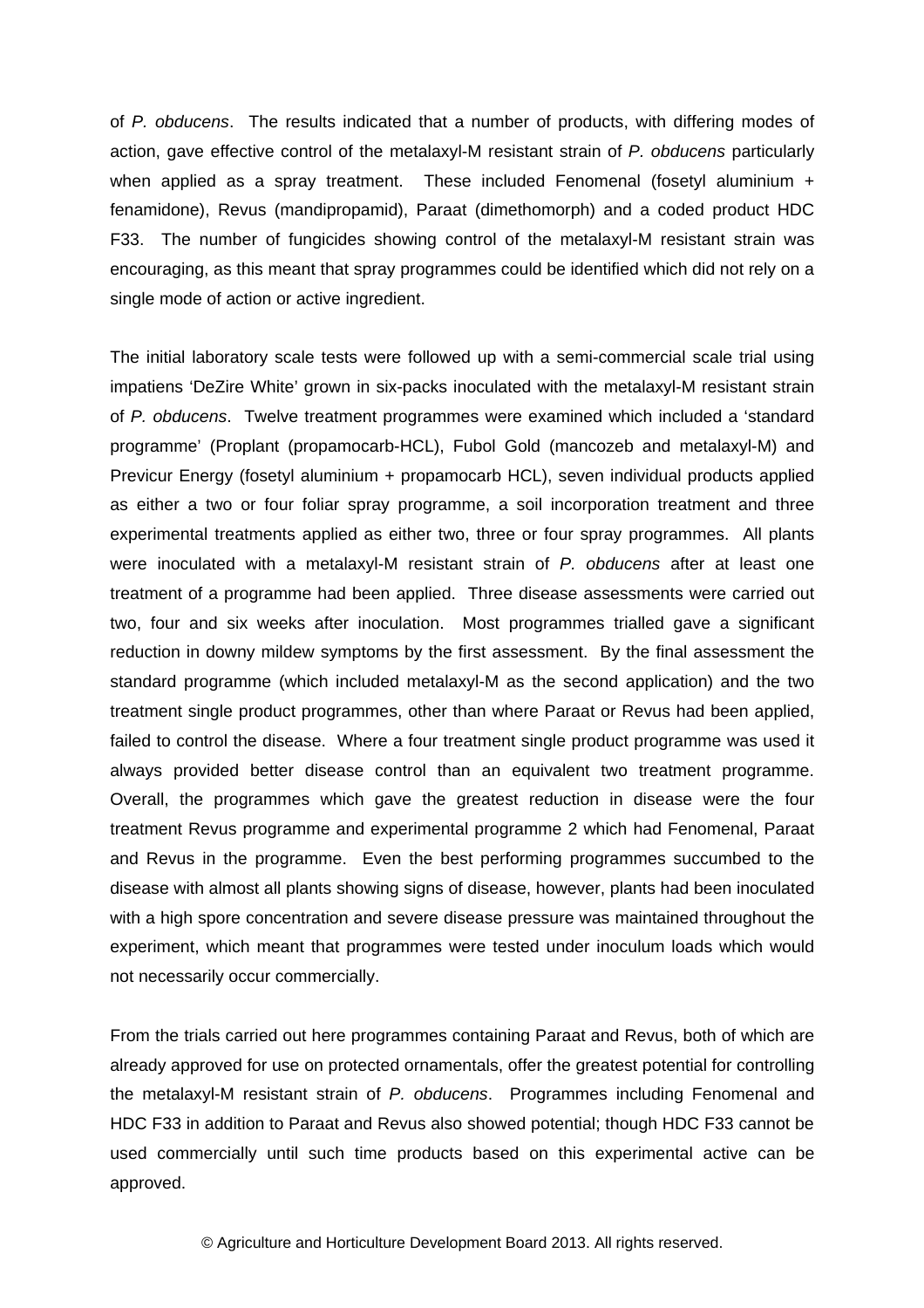#### *Crop Safety*

Twelve fungicides were examined in crop safety trials on seedlings from the impatiens series 'DeZire' and 'Accent'; white, red, lavender (for 'DeZire') and lilac (for 'Accent') varieties were tested for both series. Seedlings were tested against full and half rate applications of each treatment, with assessments of phytotoxicity and the number of deformed seedlings for each series and colour made. The first assessment identified some plant deformities, however, these seemed to relate to the impatiens series or colour rather than the chemical treatment as there was no difference in the level of deformity between control or treated plants. No other signs of phytotoxicity were observed. Following the second assessment differences between treatment and control plants were only noticed for the impatiens from the 'Accent' series following treatment with Fubol Gold (mancozeb and metalaxyl-M) where there appeared to be a higher number of deformed or blind plants.

#### **Financial Benefits**

In the UK, the annual retail value of the impatiens crop has previously been estimated to be ca. £40m. The introduction of *Plasmopara obducens* and particularly the development of a metalaxyl-M resistant strain in 2011 demonstrated how a breakdown in disease control has the potential to almost completely destroy annual production as well as undermine consumer confidence in this commercially important product. The current value of the UK impatiens crop is not currently known but it is anticipated to be significantly lower than previous estimates suggest.

Establishing the suitability of fungicide programmes to control the newly introduced metalaxyl-M resistant strain of impatiens downy mildew will ensure growers have available to them (subject to product approval) the most effective currently available fungicides and spray programmes to minimise losses that may result from any future outbreaks. The control of both strains of *Plasmopara obducens* during production is essential if the UK market for impatiens is ever to recover.

# **Action Points**

- To minimise the introduction of downy mildew on the nursery use only seed-raised impatiens and avoid importing vegetative cuttings that have been shown previously to carry a high risk factor in terms of downy mildew, including resistance, infection.
- As far as possible grow impatiens as outlined in the HDC guide for 'Good Horticultural Practice for the Prevention and Control of Impatiens Downy Mildew', and the HDC Factsheet 11/09 'Impatiens Downy Mildew'.